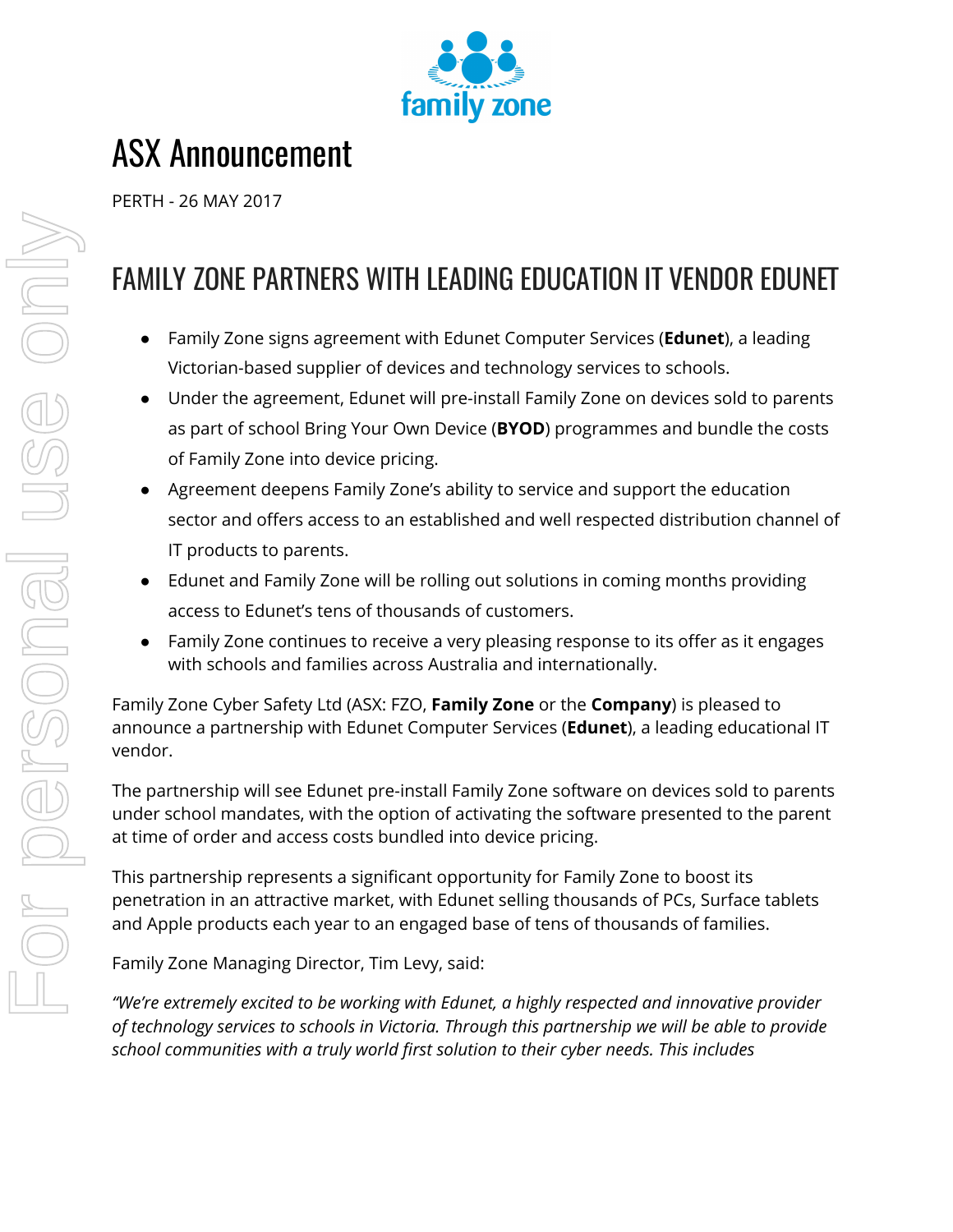

*technology to manage the internet at home, on-campus and on mobile devices plus access to tech and cyber safety support and education."*

Edunet Managing Director, Matthew Gordon, said:

*"We are both excited and proud to be partnering with Family Zone as the company's platform addresses a clear need in our customer base. Cyber safety is one of the key elements that we need to continually address with Schools & Families. The Family Zone product now rounds out our solution by offering parents complete peace of mind as they embark on purchasing a device for their son or daughter".* **Provide the exited and product be partnering with Family Zone os the complete and savy of the key elempted to continuolly oddress with Schools & Families. The Family Zone product now solution by gifering porents complete** 

#### Background - schools and personal devices

As education has moved online, the need for children to have personal devices has exploded.

Most senior schools, and an increasing portion of primary schools, now have programmes within which children are provided a personal device to aid their education. These are called One to One programmes.

One to One devices are occasionally provided by the school, however in most instances schools are requiring parents to buy. Such programmes are known as "Bring Your Own Device".

To support parents, many schools are forming partnerships with the vendors of IT equipment to ensure that:

- Devices supplied to or purchased by parents conform to the school's configuration requirements; and
- Parents have convenient and affordable ways of purchasing and servicing such devices.

In Australia, a number of tech vendors provide such services to the educational sector, with many stretching their offering beyond the traditional supply of hardware and services into supporting schools with complete solutions encompassing security, storage, insurance, policy management, cyber safety and more.

### Family Zone - an opportunity for IT vendors to the education sector

Early in 2017, Family Zone announced the launch of the innovative Family Zone ecosystem, designed to support the schools of tomorrow.

The Company has strategically developed a suite of cybersecurity and cyber safety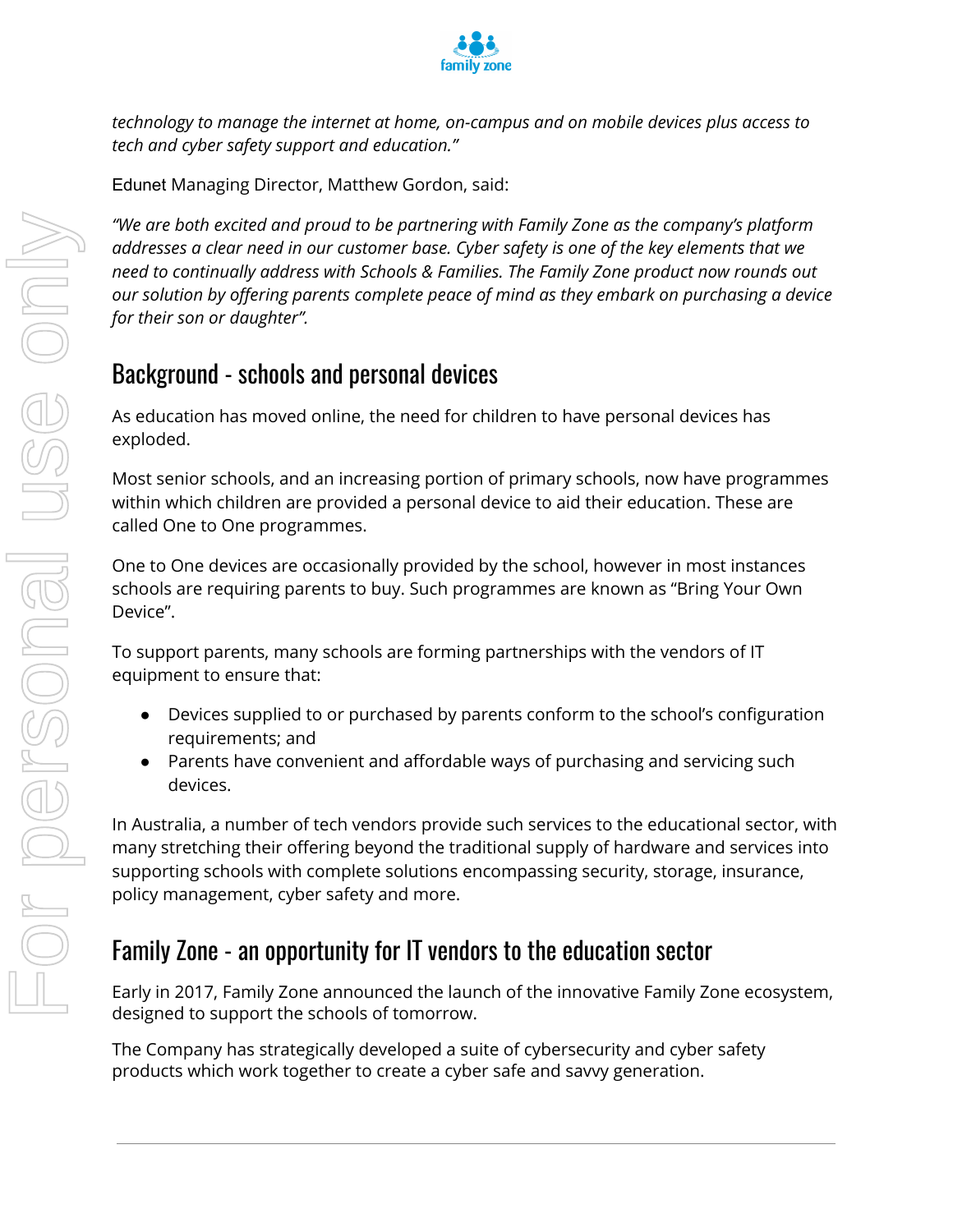

The Family Zone cyber safety ecosystem is a suite of unified products and services that provides an unrivalled cyber safety experience for your school community.



The Family Zone ecosystem offers schools a world first capability to:

- Extend and manage their duty of care to personal devices students bring to school;
- Obtain visibility into risks within the broader school community;
- Obtain and leverage the recommendations, advice and support of cyber experts and educators;
- Engage with students and parents within the school community to set usage expectations and measure and alert them; and
- Assess the level of engagement in cyber safety by parents across the school community.

The Company continues to receive a very pleasing response to its offer as it engages with schools and families across Australia and internationally.

Working with the technology partners of schools is a natural extension of Family Zone's support for the education sector. Partnerships such as this allow schools to rapidly onboard parents and students into the Family Zone ecosystem.

#### About Edunet

edunet technology for education